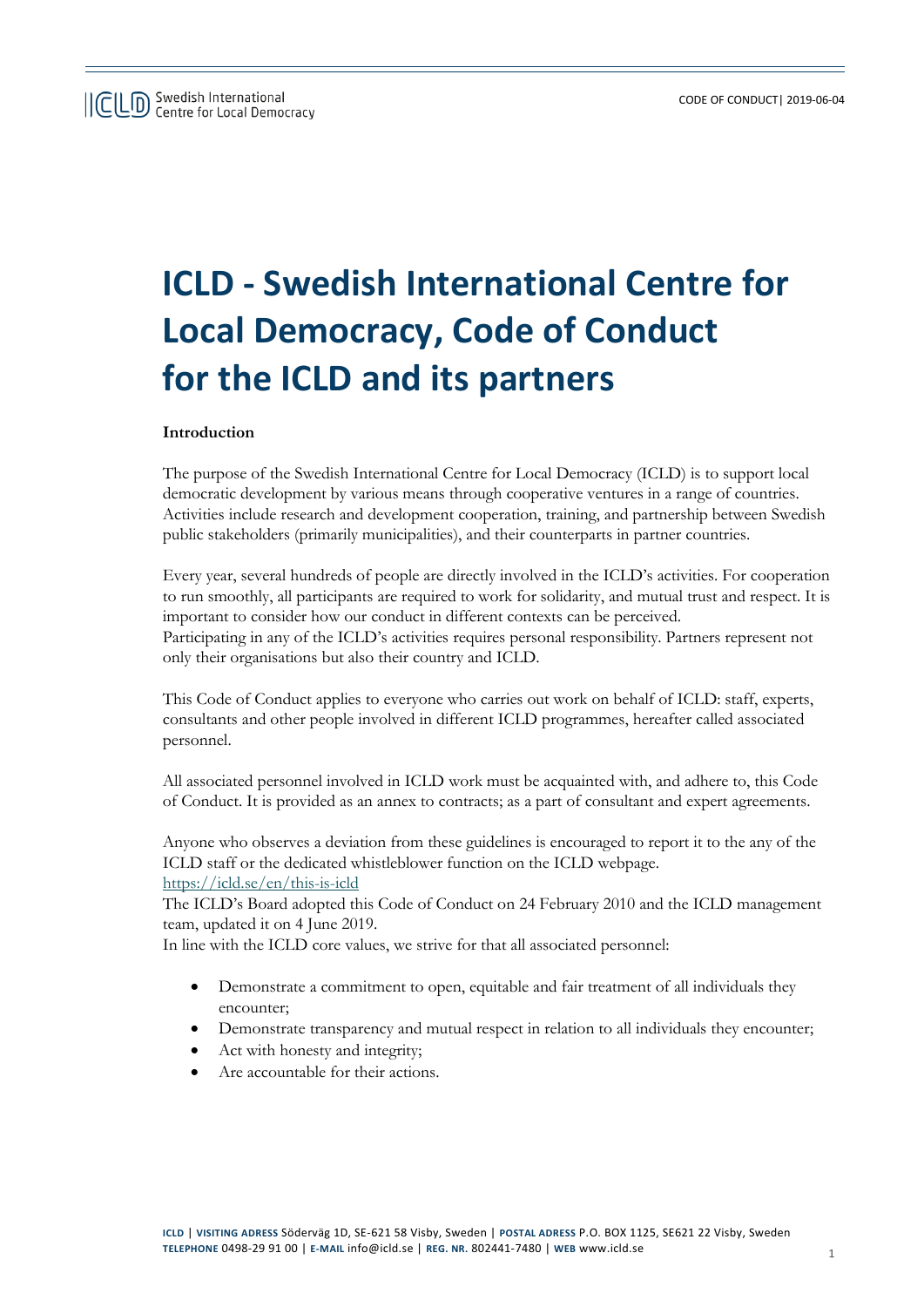## **Guidelines**

## **Abuse of position of power**

During your work, you will meet many people who are, or who perceive themselves to be, in a position of dependence on you. Irrespective of whether the person concerned is genuinely in a position of dependence on you or merely feels that this is so, you must never make improper use of your position of power as a representative of the ICLD. Neither may you use your position of power to dispense advantages or exploit the vulnerability of any target group or allow any person/s to be put into compromising situations.

Your behaviour and manner of engaging with others must be such that no perception that you demand or expect various services to be performed, and/or benefits to be given, can ever arise.

#### **Sexual exploitation, harassment**

Sexual exploitation and sexual harassment go directly against ICLD's core values. Sexual exploitation, sexual harassment of any kind, including inappropriate sexual language, is not tolerated. Any breach of conduct may be grounds for sanctions.

At a minimum, all associated personnel must:

- Never sexually exploit or harass a person. Sexual harassment means unwanted conduct based on sex, or unwanted conduct of a sexual nature, that violates the person or reputation of the individual.
- Never engage in any sexual activity with children (persons under the age of 18) regardless of the age of majority or age of consent locally.
- Never engage in the buying of sexual services. Neither is visiting porn clubs, strip clubs and similar venues tolerated.
- You may not you use the technical equipment such as computers, smartphones, simcards etc. that are funded by the ICLD to view or spread pornographic material. Keep in mind what is considered pornographic material depends on where you are. Use common sense so that you don't insult anybody.

### **Discrimination**

Equity/Inclusion is one of ICLD's core values and an integral part of its programmes. Discrimination in any form will not be tolerated, and a breach may be grounds for sanctions. At a minimum all associated personnel must:

• Never discriminate against any individual person or group, irrespective of gender, age, ethnic origin, religion, sexual orientation, social status, political views or physical ability, either among any international staff, local employees or among the population in the region.

## **Corruption**

Transparency is one of ICLD's core values and an integral part of its programmes. Corrupt behavior and taking and/or giving bribes will not be tolerated and a breach may be grounds for sanctions. In many countries, bribery is a common phenomenon. When you are offered a gift or other benefit you must be very careful considering the legislation on corruption and bribery in that country. At a minimum, all associated personnel must: